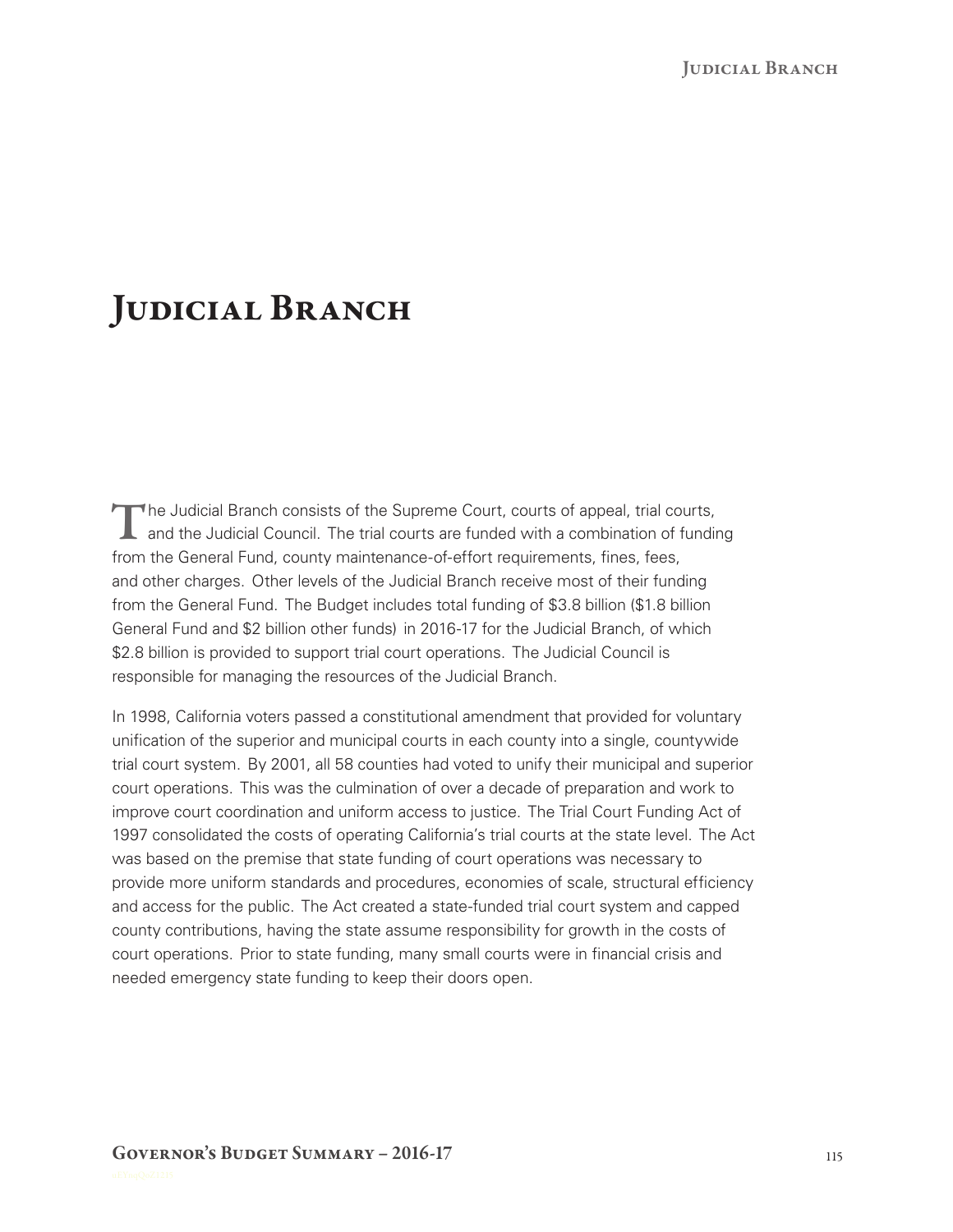The Budget contains the following proposals to support efforts by the Judicial Council to improve court operations and increase access.

## Improving California's Court System

In planning for future court demands, the Chief Justice has created the Commission on the Future of California's Court System. The Commission expects to release initial recommendations in the summer of 2016 on initiatives to effectively and efficiently enhance access to justice. The Administration is committed to working with the Judiciary on improving access and modernizing court operations through innovative approaches.

To this end, the Administration is proposing to work with the Judicial Council to reallocate up to five vacant superior court judgeships and the staffing and security complements needed to support and implement the proposal. This will shift judgeships where the workload is highest without needing to increase the overall number of judges. The Administration also proposes to reduce the current allowable number of 10 peremptory challenges per side in misdemeanor trials to 6 challenges per side. Six challenges per side is the current average, and additional challenges unnecessarily add delays to proceedings.

The Administration is working collaboratively with the Judicial Council to develop and administer a competitive grant program to encourage courts to develop new ways of doing business. The projects funded by the grants must have measurable results or benefits that have a demonstrated impact on the court and the public it serves. The Budget includes \$30 million General Fund on a one-time basis to fund these grants.

Many courts have demonstrated the capacity to adapt and innovate, resulting in programs and practices that save money and better serve the public. Successful examples of these improvements include: Fresno Superior Court's remote video proceedings for traffic violations, Imperial Superior Court's Binational Justice Project, Contra Costa Superior Court's efforts related to online probable cause determinations, and San Bernardino Superior Court's automated payment processing. Additional innovative programs could include a self‑scheduling system for traffic courts, the use of kiosks for traffic court proceedings, and the development of electronic recordings in family courts.

## 2016-17 BUDGET

During the recession, General Fund support for the Judicial Branch was reduced like every area of state government; however, the state mitigated the impact of the reductions on the Judicial Branch through increased user fees, the redirection of various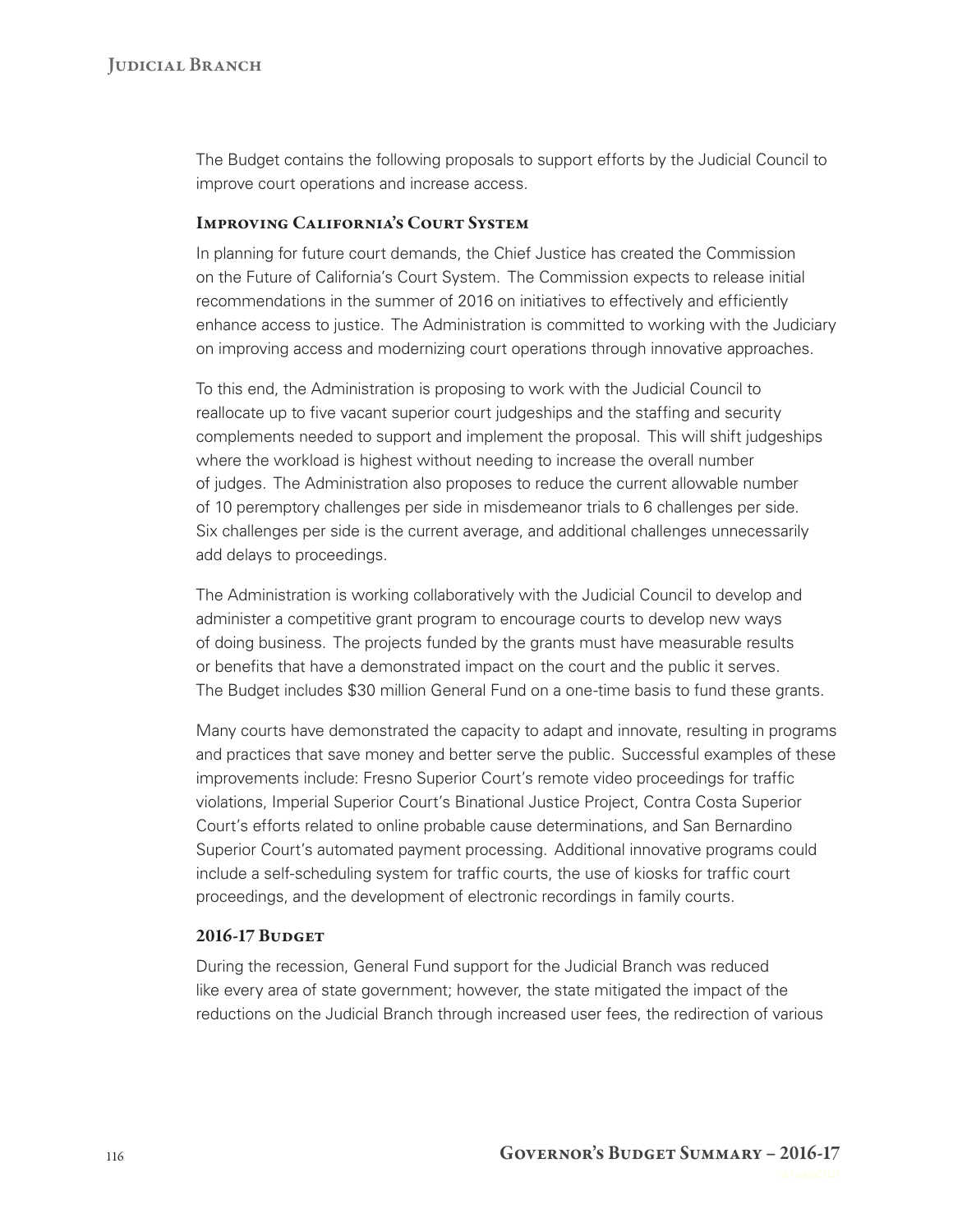special funds, and the expenditure of trial court reserves. During the fiscal crisis, some trial courts were forced to reduce service hours, furlough and lay off employees, and close courtrooms, while other courts were able to fully maintain operations and even provide salary increases. The disparity in how trial courts handled the reductions highlighted the need for a comprehensive evaluation of the state's progress in achieving the goals outlined in the Trial Court Funding Act of 1997. A working group composed of Administration and Judicial Branch appointees made recommendations to better allocate existing resources. The Chief Justice and the Judicial Council, through a modification of the Workload Allocation Funding Model, have taken significant steps to promote equal access to justice by allocating funding more equitably to the trial courts.

As shown in Figure JUD-01, after making various budget adjustments, trial court funding is proposed to be 10.5 percent above 2007-08 in 2016-17.

| (Dollars in Thousands)                                   |                   |                      |                                        |
|----------------------------------------------------------|-------------------|----------------------|----------------------------------------|
| <b>Judicial Branch</b><br><b>Expenditures by Program</b> | 2007-08<br>Actual | 2015-16<br>Estimated | 2016-17<br>Governor's<br><b>Budget</b> |
| Supreme Court                                            | 44,397            | 46,519               | 46,438                                 |
| Courts of Appeal                                         | 200.706           | 219,274              | 224,784                                |
| Judicial Council                                         | 130,396           | 134,203              | 133,173                                |
| Habeas Corpus Resource Center                            | 12,553            | 14,525               | 15,015                                 |
| <b>Facility Program</b>                                  | (49, 965)         | (369, 788)           | (409, 904)                             |
| Staff and OE&E <sup>1</sup>                              | 22,634            | 35,196               | 42,825                                 |
| <b>Trial Court Facility Expenses</b>                     | 27,331            | 334,592              | 367,079                                |
| <b>Trial Courts</b>                                      | 3,288,873         | 2,674,738            | 2,804,693                              |
| <b>Total</b>                                             | \$3,726,890       | \$3,459,047          | \$3,634,007                            |
| <b>Adjustments to Trial Courts</b>                       | \$3,288,873       | \$2,674,738          | \$2,804,693                            |
| <b>Trial Court Facility Expenses</b>                     | \$27,331          | \$334,592            | \$367,079                              |
| <b>Sub-total, Trial Courts</b>                           | \$3,316,204       | \$3,009,330          | \$3,171,772                            |
| Trial Court Security Costs <sup>2</sup>                  | $-444,901$        |                      |                                        |
| <b>Adjusted Total, Trial Courts</b>                      | \$2,871,303       | \$3,009,330          | \$3,171,772                            |

 $1$  Increase in Facility Program due to new construction and facility management projects.

 $2$  For comparison purposes, court security costs for 2007-08 are removed from trial court expenditure totals due to the realignment of court security costs beginning in 2011-12.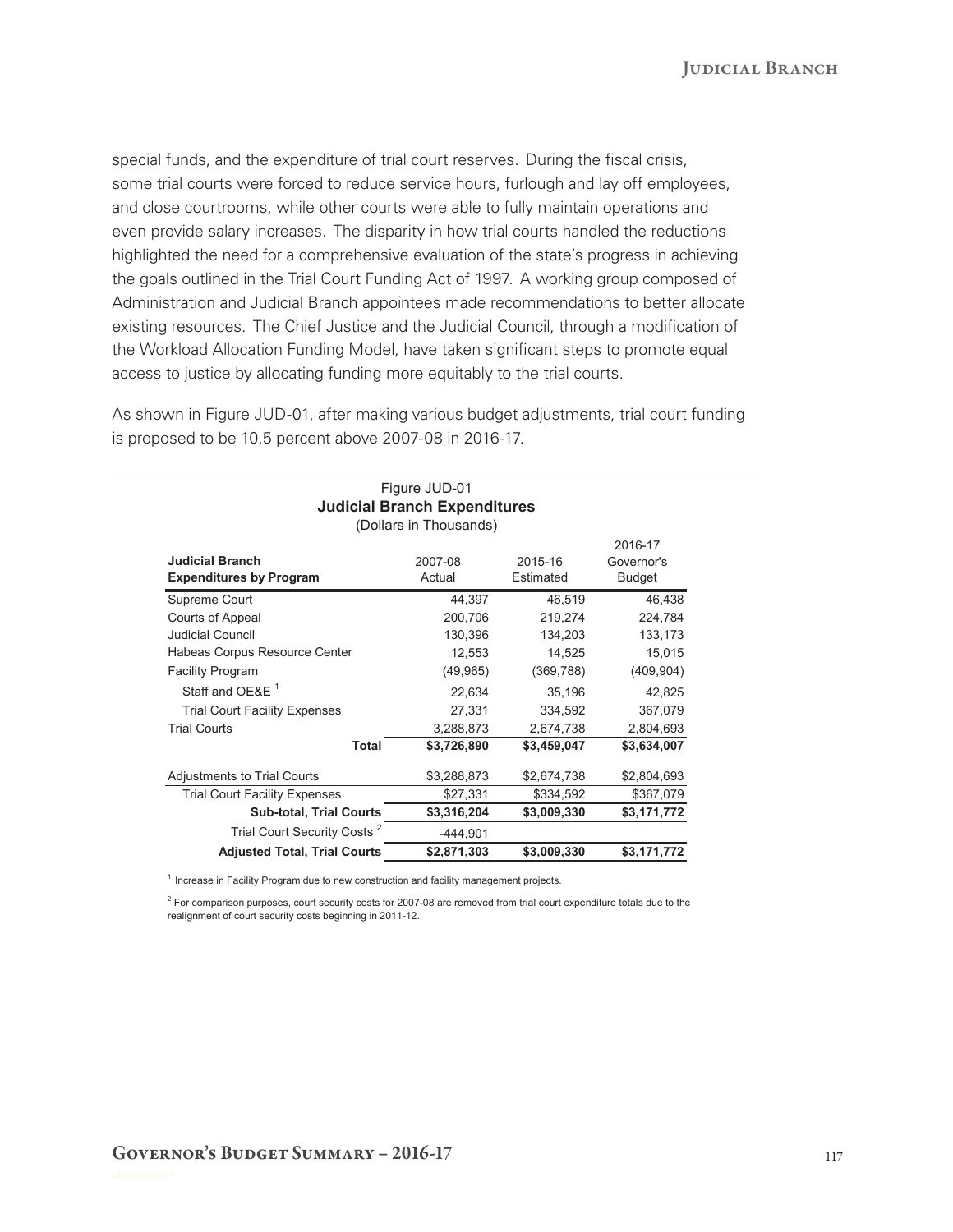Significant Adjustments:

- Trial Court Employee Costs— The Budget includes \$15.6 million General Fund for trial court employee benefit costs, of which \$7.4 million reflects funding for trial courts that have made progress towards meeting the Public Employees' Pension Reform Act of 2013 standard for employees sharing the cost of pension funding. Recognizing that many of these costs are beyond the control of the trial courts, the Administration will continue to fund future increases related to existing health benefits and retirement costs for trial court employees and retirees.
- Trial Court Trust Fund Revenues— The Budget includes a total of \$75 million General Fund to backfill a continued reduction of fines and penalty revenues expected in 2016-17. This reflects an increase of \$8.8 million compared to the amount needed in 2015-16.
- Proposition 47— Following the passage of Proposition 47 in November 2014, the trial courts have experienced increased workload due to the requirement that courts reclassify and resentence certain drug and property crimes that involve less than \$950 from felonies to misdemeanors. The Budget includes \$21.4 million General Fund to reflect the projected resentencing hearings in 2016‑17. By the end of 2016‑17, the Administration expects that the courts' workload associated with Proposition 47 will be significantly reduced or eliminated.
- Court Innovations Grant Program— The Budget includes an increase of \$30 million General Fund on a one-time basis for a grant program that promotes improvement, efficiencies, and access to justice in the courts.
- Language Access— Given California's diversity, the court system is faced with significant linguistic challenges. The Judicial Council's current annual budget allocation for interpreter services is \$94.5 million. To improve language access for limited English proficient court users, the Budget includes an additional \$7 million General Fund to provide court interpreter services in civil proceedings.
- Trial Court Funding— An augmentation of \$20 million General Fund for discretionary trial court operations.
- Fund Shift for Financial System— The Budget includes \$8.7 million General Fund to fund the Phoenix Financial System, operated by Judicial Council staff, that provides the state with consistent financial information of trial court expenditures. It was previously funded from the State Trial Court Improvement and Modernization Fund (IMF). The IMF is intended to pay for innovative approaches to technology to support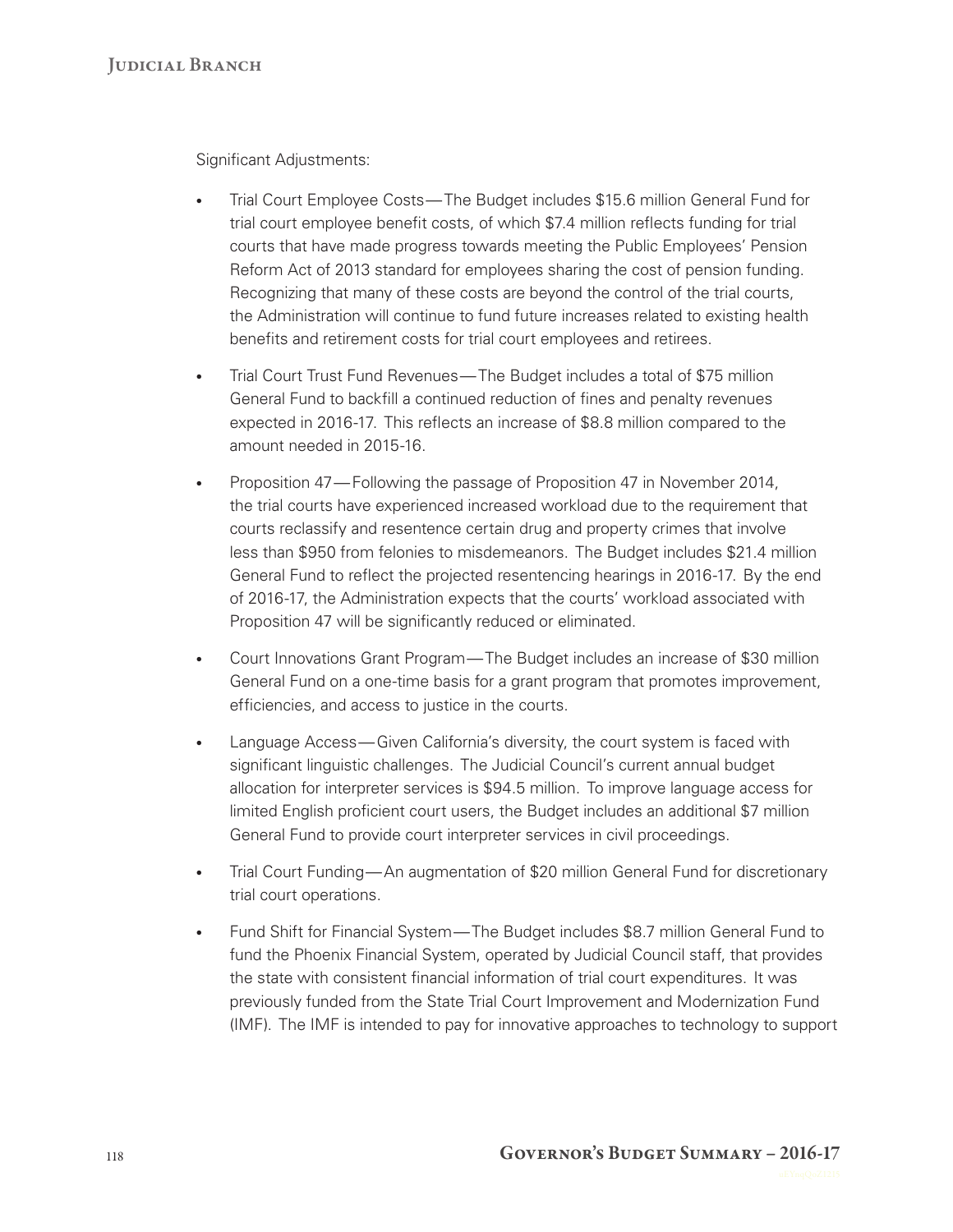the trial courts. This fund shift is part of a multi‑pronged approach to help with the solvency of the IMF and preserve critical programs.

- State-Level Reserve—Currently, 2 percent of annual trial court allocations are held back until each spring, in case a court needs an emergency allocation. Any unused funds are allocated to all trial courts late in the year. The Budget proposes a new reserve policy for trial courts that avoids late allocations by providing \$10 million General Fund one-time as a reserve in the Trial Court Trust Fund. If any funds from the reserve are used, they would be replenished annually out of base allocations to the trial courts.
- Deferred Maintenance— The Budget proposes \$60 million one-time General Fund for deferred maintenance in the courts as prioritized by the Judicial Council. (For more information about deferred maintenance please see the Statewide Issues Chapter.)